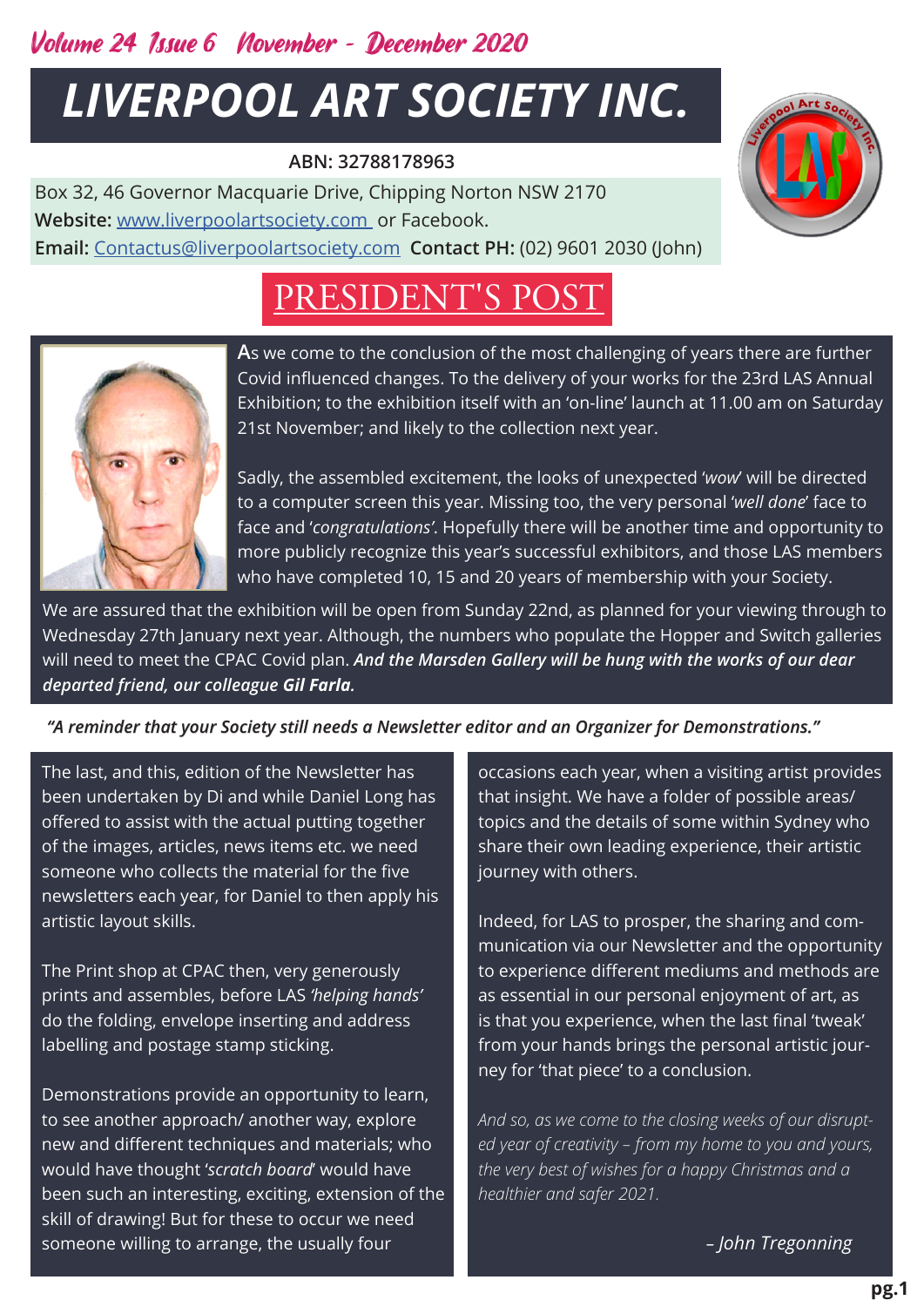## CONGRATULATIONS

To the following LAS members who were selected for the **2020 Fisher's Ghost Art Award** at Campbelltown Arts Centre *31st October to 11th December.*

Paul Brocklebank Pam French Rafiquir Khan Charlie Wells Kay Armstrong Di Hallinan Lorraine Maggs Katuna Reid Gary Smith

Dorothy Rae Sullivan Nell Syme Kerry Walsh Fangmin Wu Atif Alqas Ishak Melvy Connell Anthony Polistena Anthony Barnett

Welcome and many thanks to Daniel Long who has enthusiastically volunteered to manage the design element of the LAS newsletters. His dedication is evident in this issue of the newsletter so don't hesitate to let him know. However the position of Editor is still vacant.

### SCHOLARSHIP EXHIBITION

**Gil** won last year's scholarship which provided the opportunity, the finance & the guidance of CPAC staff to develop her own solo exhibition. This will be on display in the **Marsden Gallery**, CPAC from *22 November until 17 January.* **Gil** was inspired by her *"garden, its surrounds and its many creatures."* She found her garden *"a refuge to escape the harsh urban jungle and the pressures it brings,"* The exhibition is also a memorial to **Gil** who sadly passed away this year after 12 years serving LAS. Further promotional material is to come shortly. Bellbird will be open for snacks, drinks or a meal.

Bellbird 8711 7077 CPAC 8711 7123



**"Banksia" by Gil Farla**

#### **LiverPool Art Society Needs YOU!**

Get involved. Enjoy new experiences to learn and add to your C.V.

**POSITIONS VACANT** – *Newsletter Editor* which involves collecting and collating information & items for each issue, liaising with the Design Editor, liaising with Council Print Shop, collecting & distributing the printed copies.

*Demonstration Co-ordinator* which involves contacting artists from a supplied list to organise bookings, providing promotional material for the newsletter, organising payment & Thank-Yous for the artist. *LAS provides help, support & guidance for both positions.* 

*For details, questions or more information please contact John on 9601 2030 or LiverpoolArtSocietyPresident@gmail.com* 

#### **CANCELLATION of OLD MASTER'S & CHRISTMAS PARTY**

Due to covid restrictions, the Old Master's Competition & Christmas Party will not be held this year. The restriction on numbers and sharing of food, unfortunately, make this impossible to manage. The Management Committee considered a number of possibilities but none met O.H.& S regulations. However many of the Weekly Groups are organising their own lunches if you want to join them. Another option is to form your own group and visit CPAC to view the LAS exhibition and dine at the Bellbird (bookings limited to 30).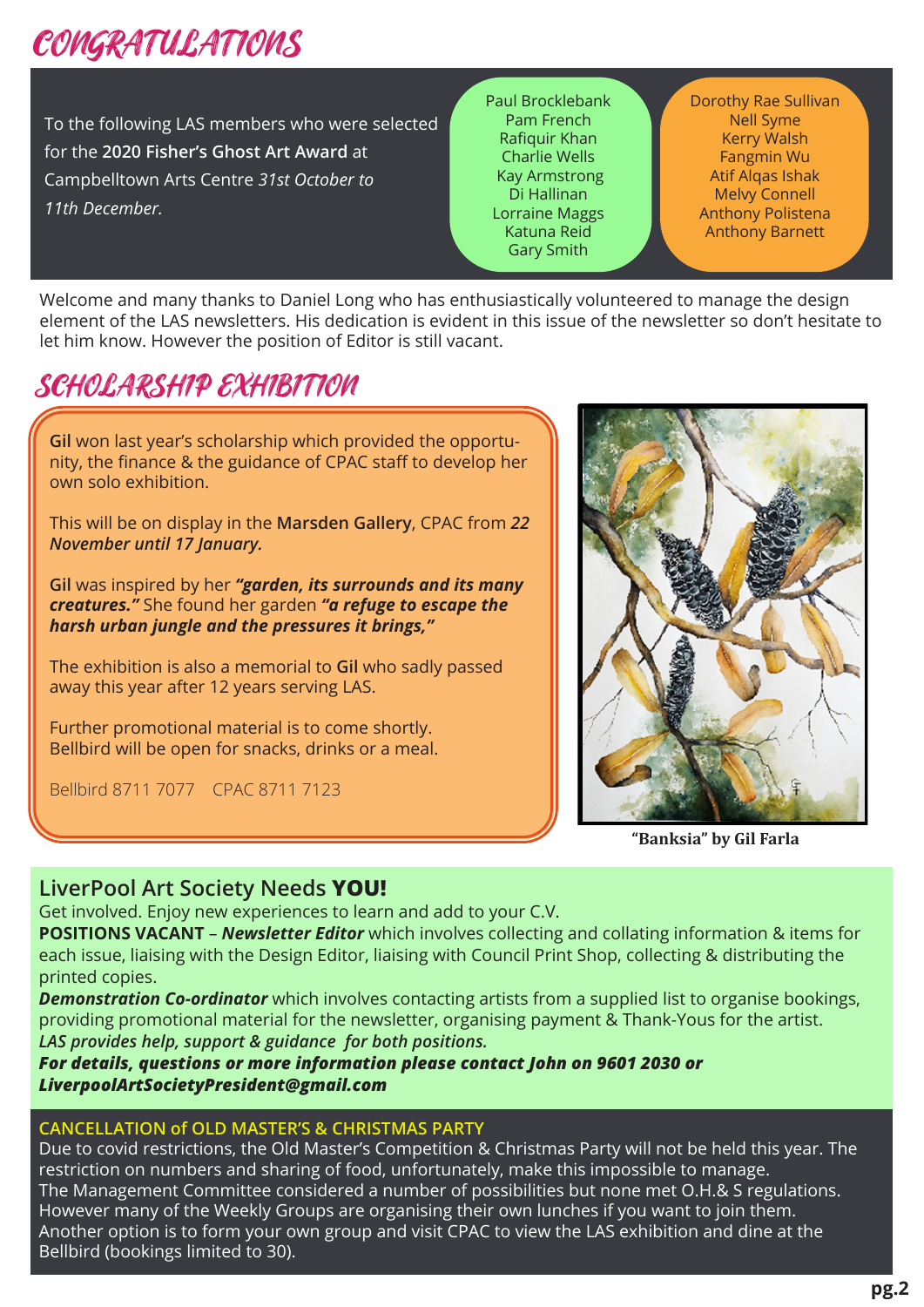# ANNUAL EXHIBITION

This year, due to covid restrictions on numbers, the Launch will be on-line only and can be viewed at *11.00 am on Saturday 21 November.*

#### *Details will be sent later re the log-on link.*

The Launch will involve a pre-recorded announcement of all the winners with, hopefully, images of the winning works.

LAS is currently examining the logistics of how to physically present the awards to the winners and whether a small public presentation is possible.

CPAC and the Exhibition will be open for viewing by visitors after **21 November until 27 January.** Although numbers entering CPAC will be restricted to maintain Covid spacing, members could organise group visits provided they contact CPAC renumbers. Bellbird will be open for dining as long as bookings are made.

Although membership numbers have declined considerably this year, there are **168 artworks entered in the exhibition** which has pleased the LAS Management Committee. **20** of these are Youth artworks and **148** are from adult members so it promises to be a diverse, exciting and talented exhibition. And as usual the judge's decisions are sure to elicit all the fun of debate, discussion and differing opinions.

*Enjoy.*



Mrs Toulouse Lautrec from "*Great Housewives of Art*" by Sally Swain

Many Thanks to

**Pamela Rodoreda and John Tregonning** 

For the hours of work they have spent organising the Annual Exhibition – *developing the on-line entry forms, collating entries, taking phone calls, handling headaches* and so much more.

**They have made the exhibition, not just possible, but successful.**

"*Dear Karma, I have a list of people that you have forgotten.*"

Vincent Van Gogh's ballroom dancing aunt was called Tang Gogh & his dizzy aunt was called Verti Gogh !